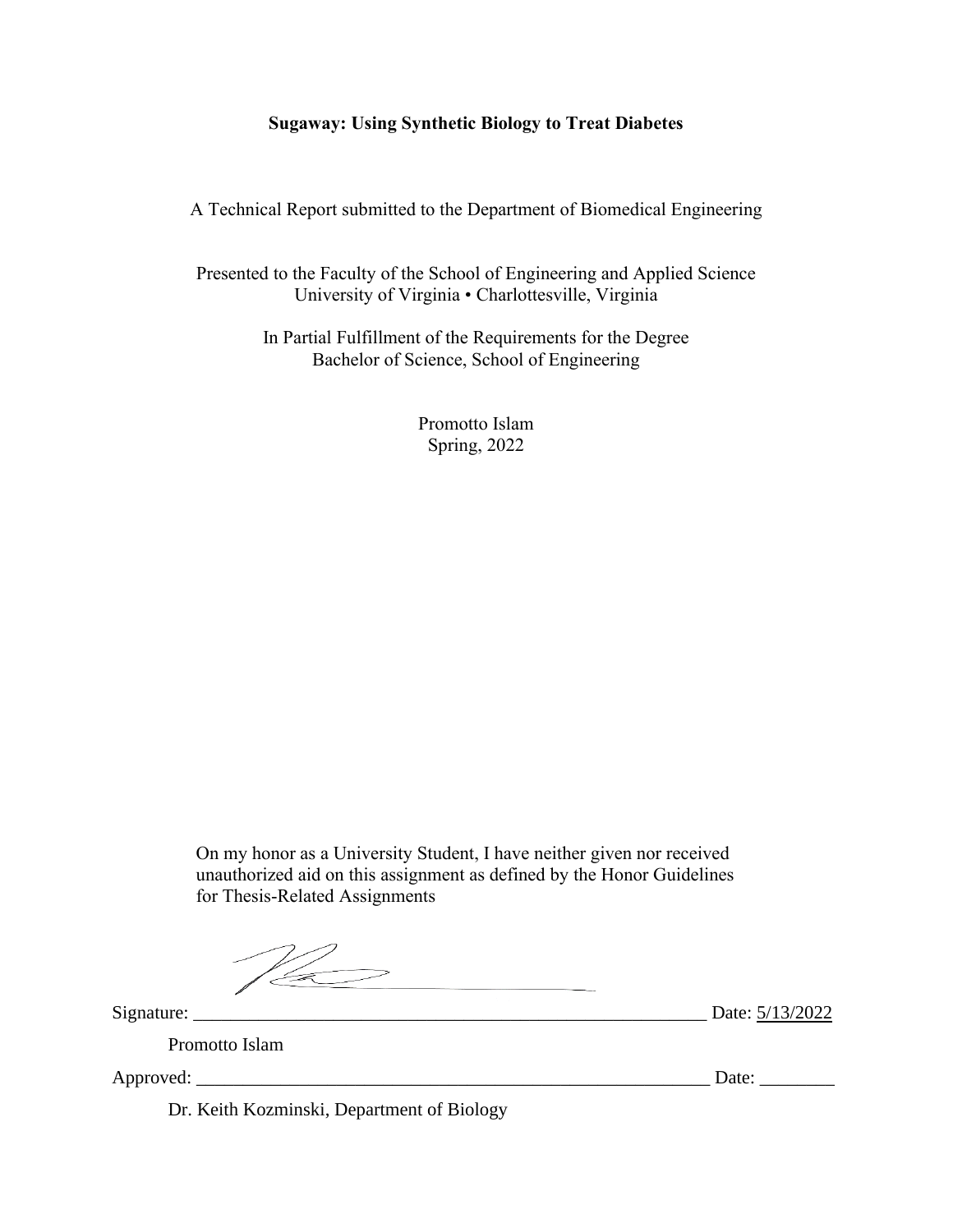### **Introduction**

Diabetes Mellitus are a group of metabolic disorders which all share a common characteristic of inducing elevated blood glucose levels. Blood glucose levels are primarily under the hormonal control of insulin and glucagon. Under hyperglycemic conditions, insulin is secreted by pancreatic β-cells and binds to the insulin receptor of other cells to trigger the uptake of extracellular glucose. Glucose is then used for various metabolic purposes, or stored as glycogen for long-term energy storage (Petersen & Shulman, 2018). Under hypoglycemic conditions, glucagon is secreted from pancreatic α-cells, which bind to the glucagon receptor and initiate the release of glucose through glycogenolysis and gluconeogenesis (Ojha et al., 2019). The most predominant forms of DM are type 1 diabetes (T1D) and type 2 diabetes (T2D), which effect roughly 2 million and 34 million Americans, respectively (CDC, 2022; *Statistics About Diabetes | ADA*, n.d.). T1D arises from an autoimmune response where T-cell and B-cell responses attack and destroy pancreatic β-cells, which leads to the lack of insulin production. T1D is influenced by both genetic and environmental factors, and is characterized by the presence of autoantibodies circulating the plasma (Los & Wilt, 2022). T2D occurs due to a growing insulin resistance in target cells, which prevents them from uptaking extracellular glucose. The mechanism behind insulin resistance is still unknown, but studies have shown that genetic factors and lifestyle choices can play a role in developing insulin resistance (Wilcox, 2005). If left unmanaged, diabetes can lead to several complications such as cardiovascular disease, diabetic neuropathy, and cancer (Wu et al., 2014).

While there are no current cures for diabetes, both T1D and T2D can be managed with a combination of lifestyle changes and medication. Reducing carbohydrate intake and increased exercise has been shown to lower blood glucose levels, while medications such as Metformin or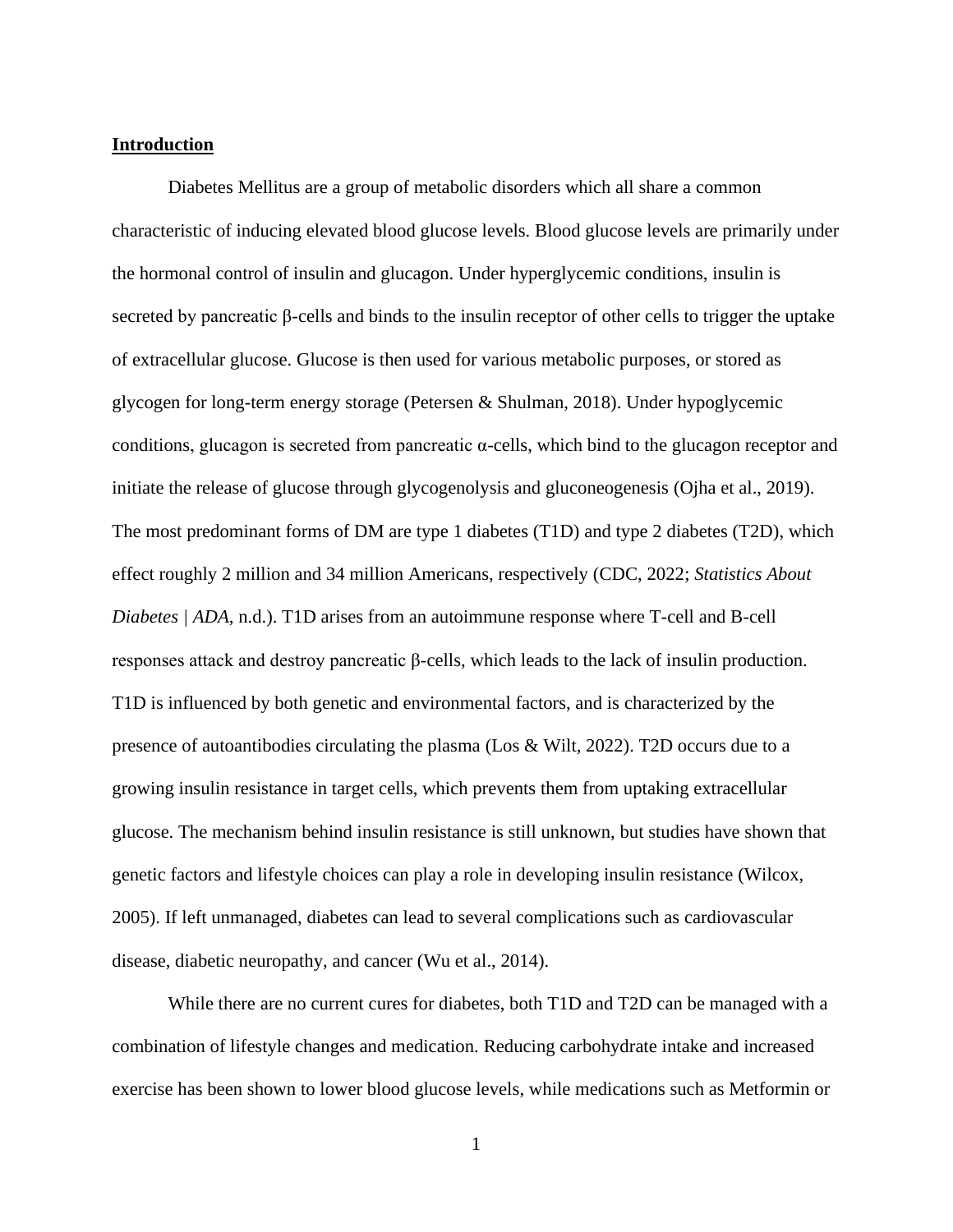different Sulfonylureas can be prescribed based on the severity of the diabetes (*Diabetes Management*, n.d.; Rajkumar, 2020). However, the primary and most potent treatment for diabetes is to begin insulin therapy by administering insulin directly into the bloodstream. However, insulin has been the prime target of price gouging by United States pharmaceutical companies, which has led to insulin prices increasing over 1000% in the past 20 years (Rajkumar, 2020). This has left many diabetic patients without access to affordable insulin, and has led to several deaths from individuals unable to use insulin or using expired insulin (Rajkumar, 2020).

Recent advances in the field of synthetic biology have opened up new avenues for the treatment of metabolic disorders. Several studies have shown the usage of synthetic gene circuits to either detect various biomarkers or to trigger particular cascades which lead to the transcription of a specific gene product, which can be fine-tuned to treat specific disorders (Teixeira, Ana P. & Fussenegger, Martin, 2016). For example, Bai et al. showed the usage of a closed-loop genetic circuit to detect liver failure and consequently secrete hepatic growth factor as a therapeutic protein in response to the liver failure (Bai et al., 2016). Similar work has been done with diabetes by both Ye et al. and Xie et al., and their work suggests that a synthetic biology approach may also be used to develop a less expensive insulin supplement which can reduce a diabetic patient's reliance on insulin injections (Xie, Mingqi et al., 2016; Ye et al., 2017). We aim to do this by designing a genetically modified bacterium, which will mimic the effects of insulin by up taking extracellular glucose and converting it into glycogen. This bacterium is a proof-of-concept prototype for a probiotic insulin supplement which could be taken prior to a meal as a way to reduce postprandial glycemic spikes.

2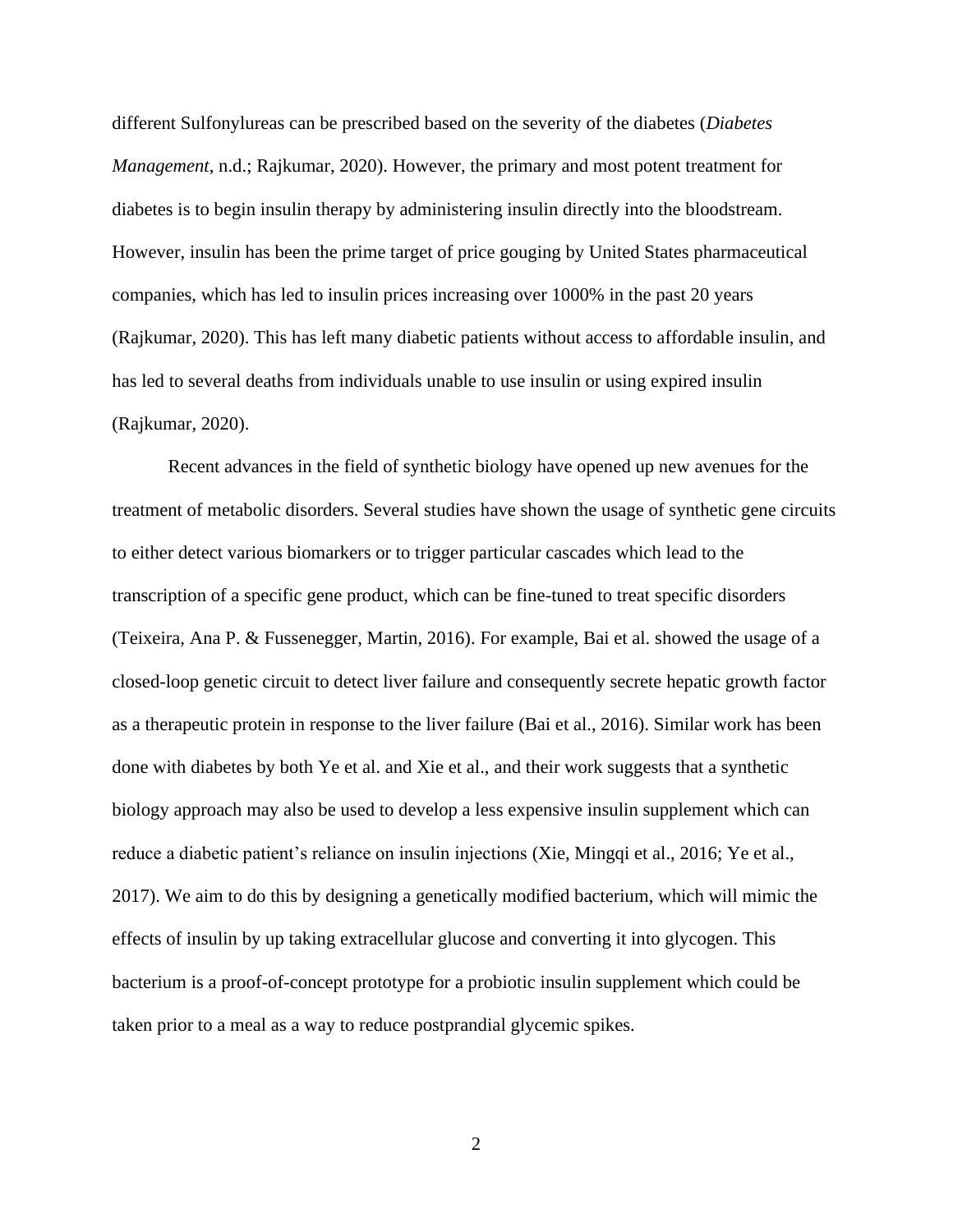Glycogen synthesis in Escherichia coli is well documented and are controlled by multiple genes, many which are present in the glgBXCAP operon. Of particular importance are the genes phosphoglucomutase (PGM), branching enzyme (glgB), ADP-glucose phosphorylase (glgC), and glycogen synthase (glgA). PGM catalyzes the movement of a phosphate group from the 1-carbon to the 6- carbon to produce glucose 6-phosphate. glgC catalyzes the addition of ADP from ATP, converting glucose 6-phosphate to ADP-glucose. The ADP-glucose is then used by glgA to form the backbone chain of  $\alpha$ -(1,4) glucan chains. glgB will catalyze the formation of new  $\alpha$ -(1,6) linkages to branch off the main  $\alpha$ -(1,4) glucan chain (Almagro et al., 2015). We hypothesize that an increase in expression of key glycogen synthesis enzymes will consequently lead to an increase in intracellular glycogen concentration.

## **Results**

A glycogen synthesis plasmid, named pKID1, was generated by placing genes PGM, glgB, glgC, and glgA under the influence of a rhamnose inducible promoter. This sequence was then cloned into plasmid backbone pD861 and transformed into JM109 cells for further analysis.

# *pKID1 produces a protein product under rhamnose induction*

Protein expression from the plasmid was verified by inoculating pKID1-transformed bacteria in 0% rhamnose (control) or 0.2% rhamnose (rhamnose-induced samples) for 8 hours to determine the inducibility of pKID1. Protein extracts were separated and probed with an anti6xHis antibody to show stable protein expression after 4 hours of rhamnose induction (Figure 1). Equal protein loading was ensured by probing with GAPDH, which showed consistent protein loading across all samples. These results were verified across two separate biological replicates to ensure that pKID1 was able to express protein only in the presence of rhamnose.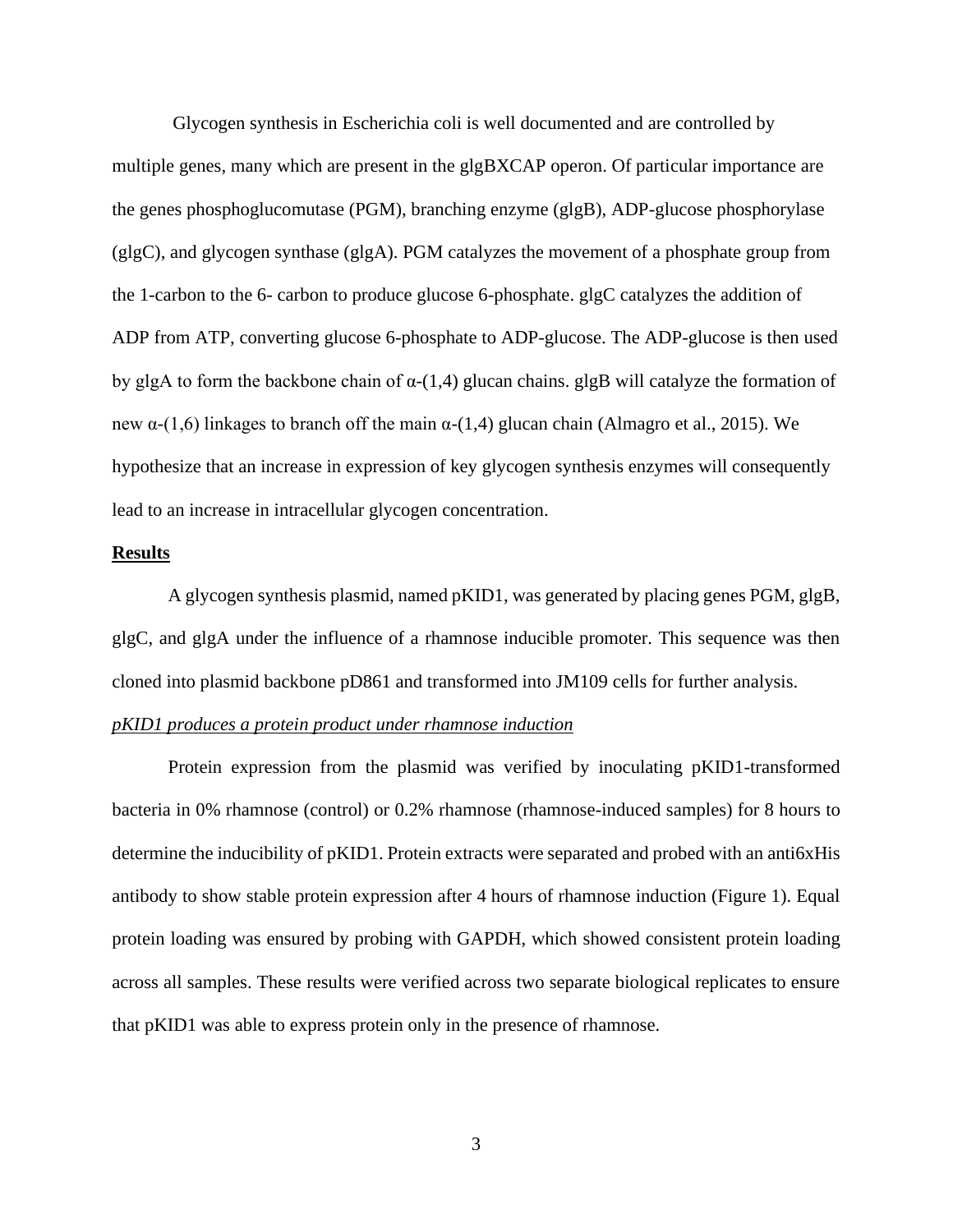

**Fig. 1. Rhamnose induction leads to increased 6xHis expression on first open reading frame.**  Membrane was probed with an anti-6xHis antibody to determine expression of first open reading frame on pKID1. GAPDH was probed as a loading control to ensure equal protein loading in each well.

# *pKID1 increases intracellular glycogen concentration under rhamnose induction*

pKID1-transformed cells were incubated in M9 media supplemented with 0.8% glucose and tryptone to validate the functionality of the protein product produced from the plasmid. Cell extracts were assayed for glycogen content, which showed that rhamnose-induced cells had a 37% increase in intracellular glycogen content compared to uninduced cells (Figure 2). These results



**Fig. 2. Rhamnose induction leads to an increased intracellular glycogen concentration. (Left)** Intracellular glycogen concentration increased by 37% in the presence of rhamnose compared to uninduced cells (\* *p* = 0.01 with a Student's *t*-test at α = 0.05). **(Right)** Intracellular glycogen concentration per cell shows a 37% increase in induced cells compared to uninduced cells.

were statistically significant with a Student's t-test ( $p = 0.01$ ) at an  $\alpha = 0.05$ . To further quantify

the effects of pKID1, glycogen concentration of an individual bacterium was calculated, which showed a 37% increase in intracellular content compared to uninduced cells. These results were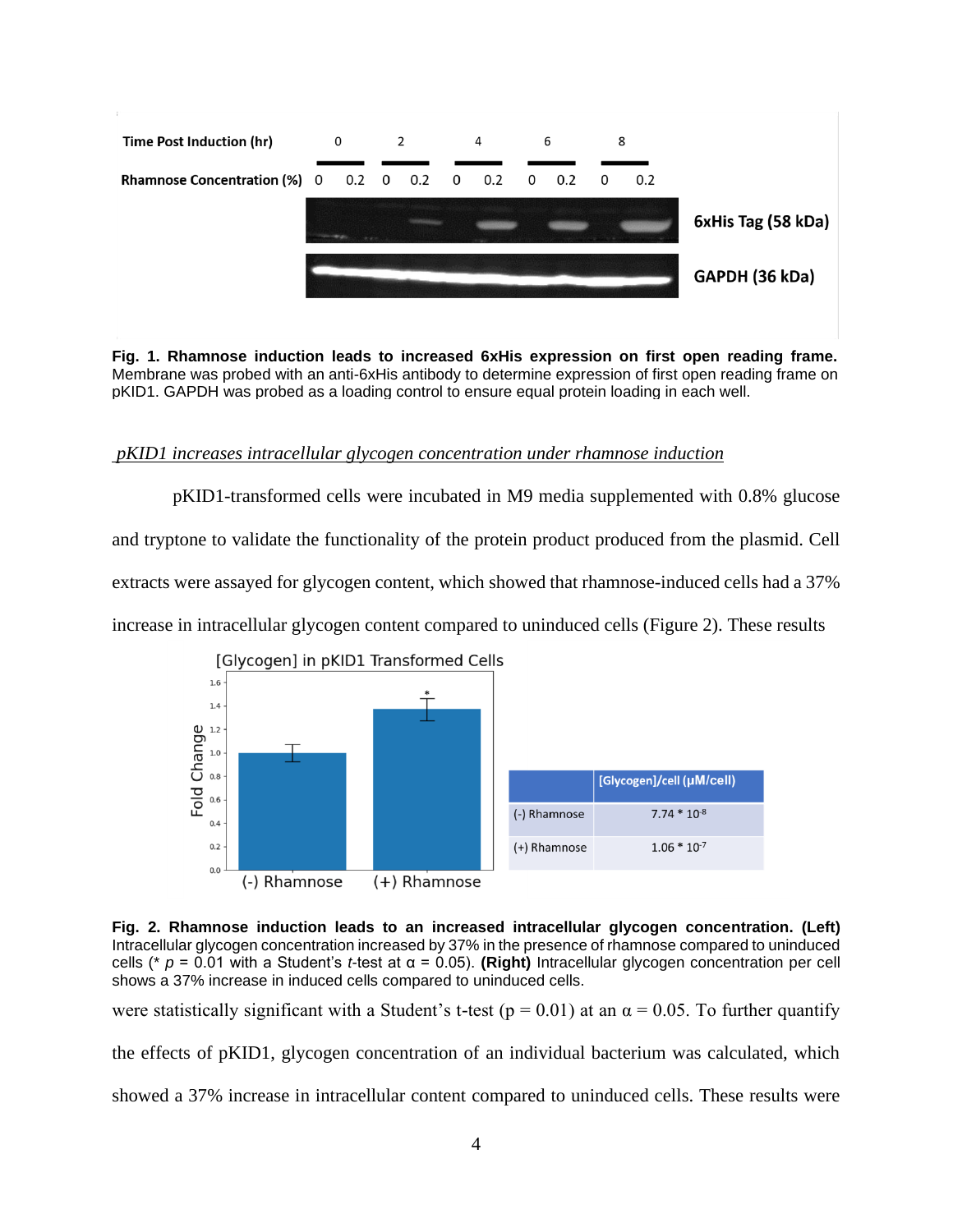verified with two independent technical replicates and cells transformed with the plasmid backbone (pD861) were used as a negative control.

### **Discussion**

The growing inaccessibility to insulin treatment in the United States due to the rising cost of insulin and growing prevalence of diabetes has indicated the need for an alternative supplemental treatment. Our work here shows the use of a genetically modified bacterium as a biological device that can increase the intracellular concentration of glycogen. This biological device serves as a prototype for a less expensive probiotic treatment which can reduce the reliance on insulin treatment.

The first step in the creation of the biological device was the design of the glycogen synthesis plasmid pKID1. The plasmid was designed using the primary enzymes involved in glycogen synthesis: PGM, glgB, glgC, and glgA. The three genes glgB, glgC, and glgA were placed in their native sequential order as seen in the glgBXCAP operon. PGM was placed in front of these three genes and as the first open reading frame of the construct. These enzymes were all placed under a rhamnose inducible promotor to allow for selective transcription of gene products. This allowed for selective expression of construct, which would be intended as the bacterium should only activate in hyperglycemic conditions. This plasmid serves as one component of a larger synthetic gene network which would be used to generate the most therapeutic bacterium. Due to its modularity and presence of an inducible promoter, this plasmid design serves as a template for future constructs which can be added to the synthetic gene network. This includes constructs which can increase the glucose uptake into the bacterium, or a kill-switch plasmid which will limit the growth of the bacterium.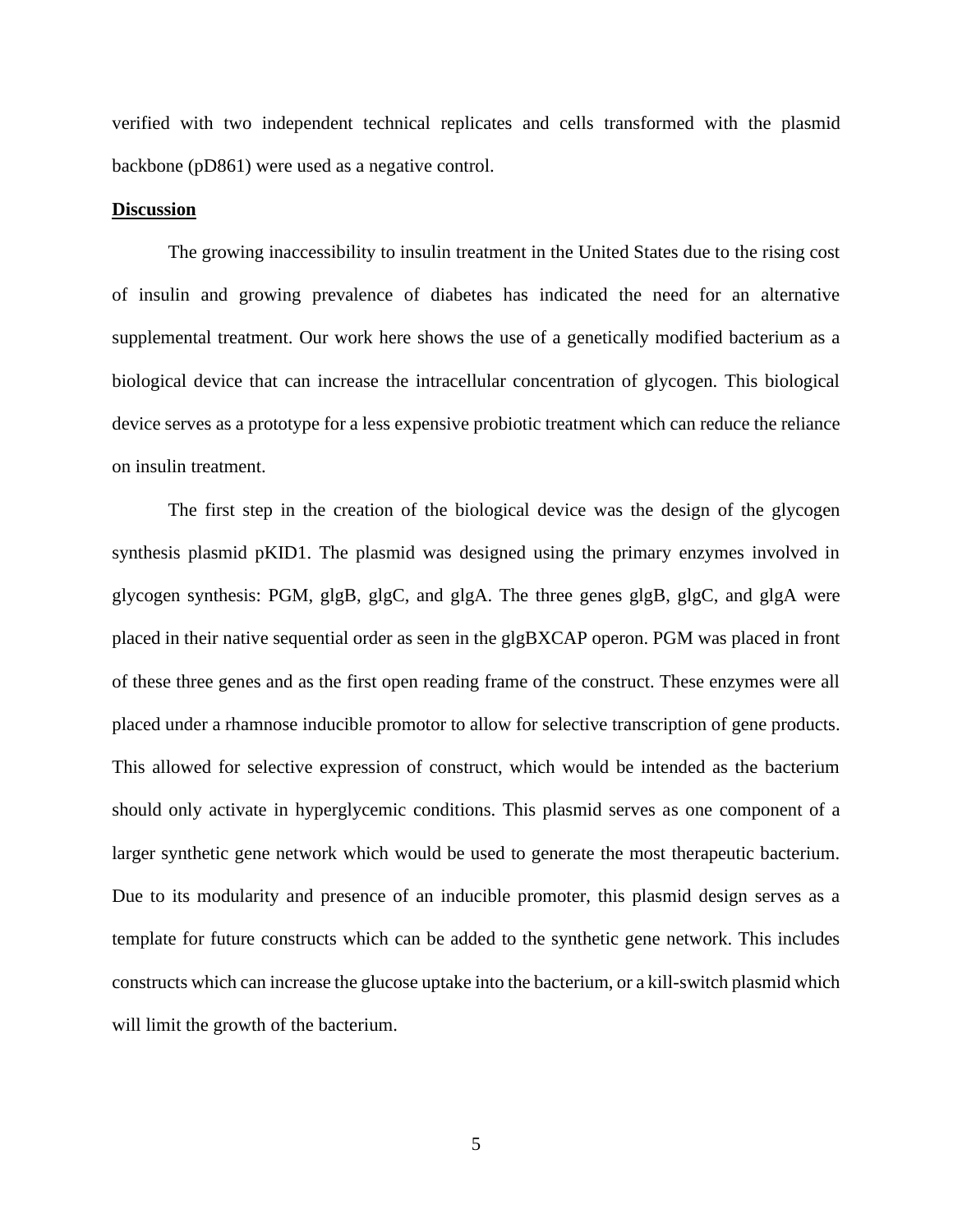Once pKID1 had been fully designed, it had to be ensured that it was able to produce a protein product and that the resulting proteins were functional. This was validated and supported by the results shown in Figure 1 and Figure 2, which showed that there is a protein product formed and that it leads to a statistically significant increase in intracellular glycogen concentration. This result suggests that the addition and activation of pKID1 by rhamnose induction increases the rate of glycogen synthesis through the increased expression of each enzyme involved in the glycogen synthesis pathway.

To further support these results, additional experiments need to be done to further characterize the effects of pKID1 on the glycogen synthesis pathway. Modeling flux through the glycogen synthesis pathway can reveal regulatory points and rate-limiting steps in the synthesis, which would be points of improvement to the pKID1 design to better optimize glycogen formation. This can be determined through computational modeling, and then verified *ex vivo* by measuring both protein expression and protein functionality. A current limitation to the pKID1 design is that only the first open reading frame is tagged with an epitope tag, which meant that the results from Figure 1 are limited to a protein product being produced only from the first reading frame. In future iterations of the pKID1 design, multiple epitope tags would be placed on all open reading frames to provide an easy way to check protein expression.

The results presented herein support the design of a novel biological device which has implications to be used as a diabetic therapeutic. As a therapeutic, the genetically modified bacteria will be packaged into a probiotic pill which a diabetic patient could take prior to a meal. This would consequently replace their typical insulin dosage. As the probiotic pill is ingested, the bacteria in the probiotic will colonize the small intestine where other microorganisms are present as a part of the microbiota. Here, the bacteria will be able to mimic the effects of insulin by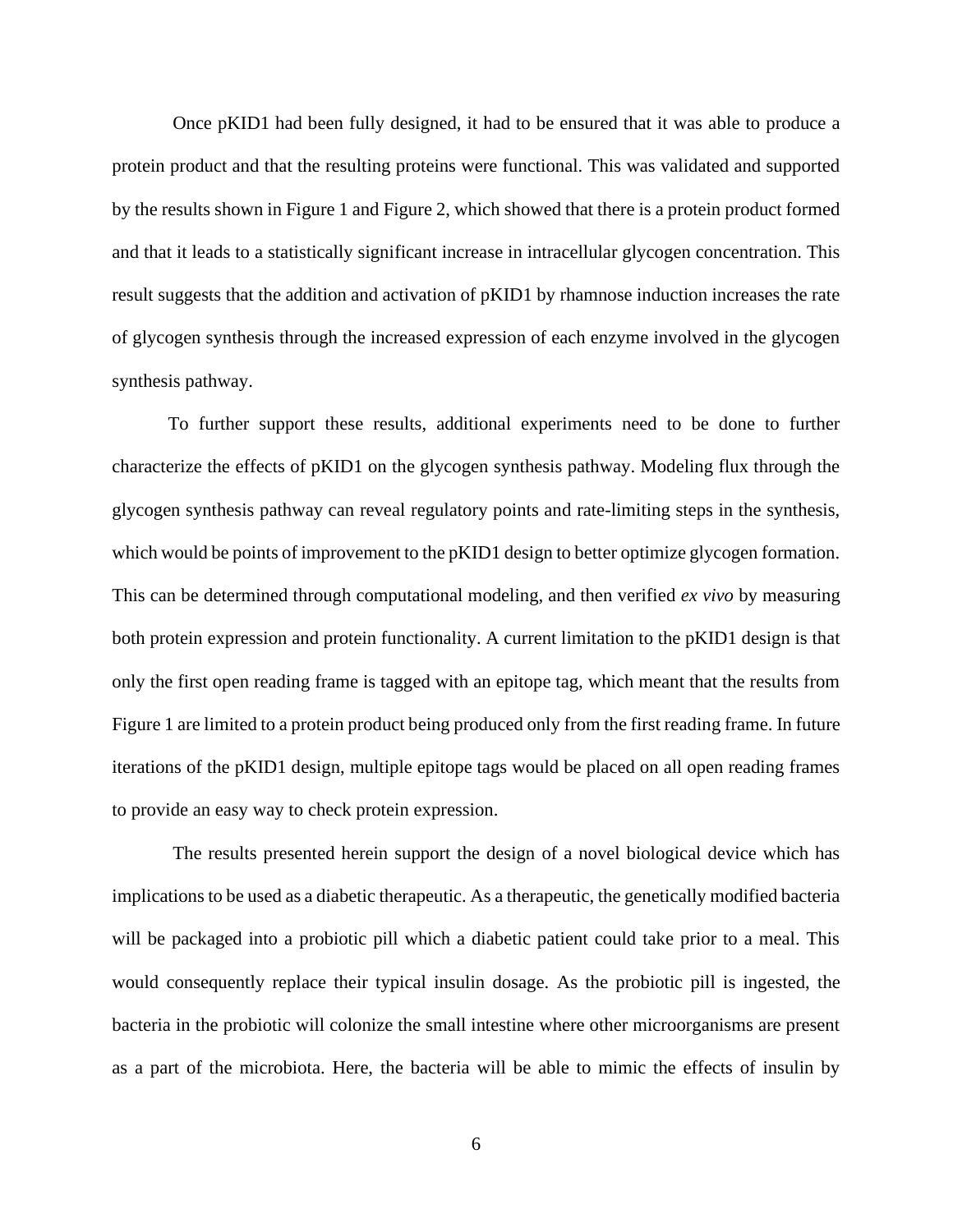uptaking excess glucose from a digested meal and converting it into glycogen. A cheaper probiotic option for diabetic patients is more financially accessible and alternative option to give to diabetic patients who may not be comfortable with using needles for an insulin injection. This decreases their current reliance on expensive insulin therapies and would have large beneficial implications on the current diabetic therapeutic market.

# **Materials and Methods:**

#### *Design and Generation of pKID1*

Construct pKID1 was generated by sequentially placing genes PGM, glgB, glgC, and glgA under the influence of a rhamnose inducible promoter. This sequence was then cloned into plasmid backbone pD861 (provided by Dr. Steven Zeichner's laboratory at the University of Virginia) between restriction sites XbaI and NotI. Plasmid was amplified in electrocompetent DH5α cells and extracted with a Maxiprep kit (Qiagen).

### *Cells and Reagents*

All further cell-based experiments after the initial pKID1 amplification process were done in chemically competent JM109 cells. Chemical transformations involved adding 100ng of plasmid to ice-cold JM109 cells for 5 minutes prior to a 1-minute pulse in 42°C water bath. Cells were returned to ice and incubated for 1 hour with S.O.C. media (ThermoFisher) prior to streaking on LB Broth + Kanamycin (50  $\mu$ g/mL) plates. Successful transformants were verified by gel electrophoresis, where plasmids were extracted by a Miniprep kit (Qiagen) and separated on a 0.8% agarose gel.

#### *Rhamnose Induction Assay*

Cells were inoculated overnight in  $LB +$  Kanamycin (50  $\mu$ g/mL) prior to rhamnose induction. Cells were consequently inoculated the next day at  $OD600 = 0.05$  in either the presence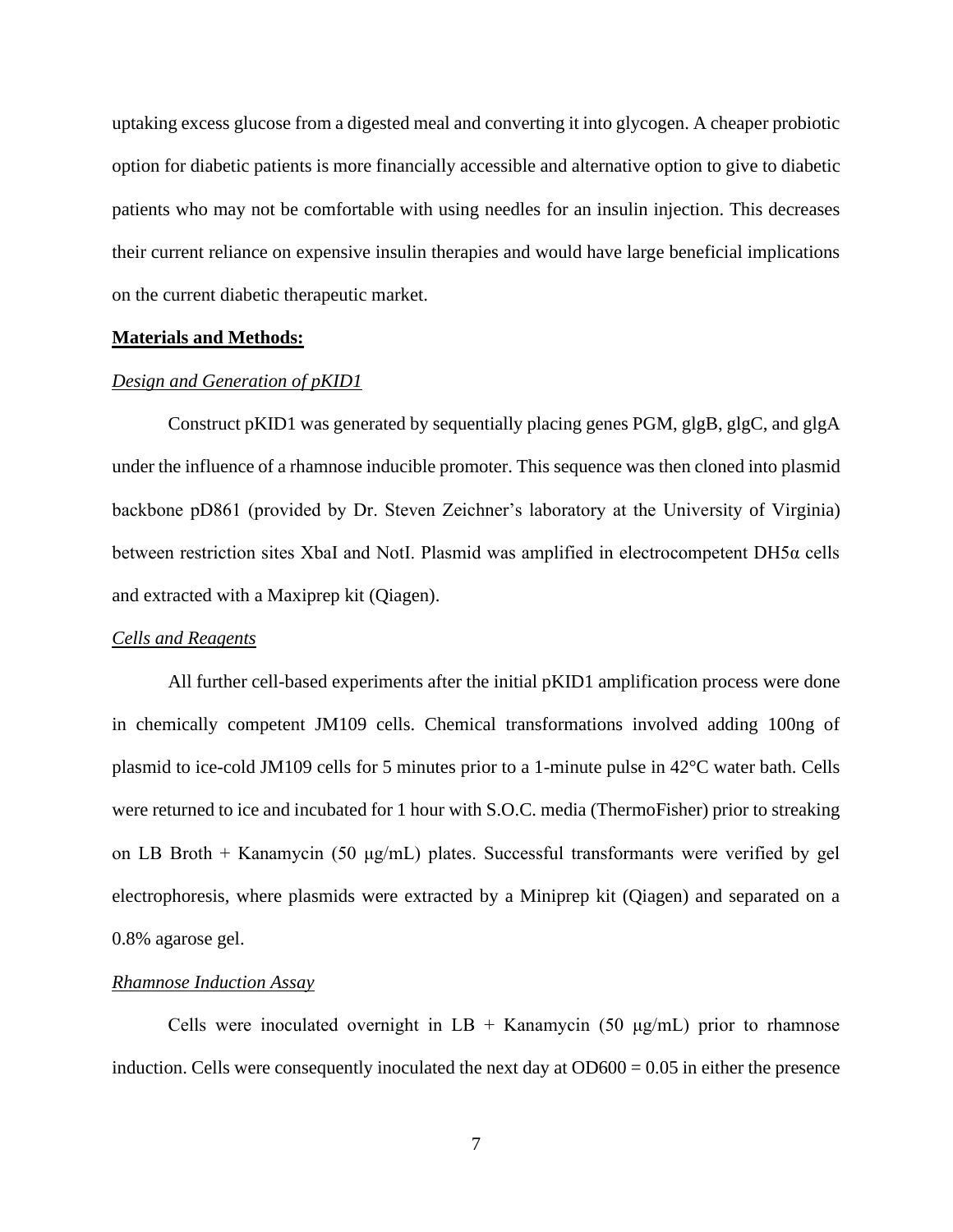of 0.2% L-Rhamnose (Sigma) or absence of L-Rhamnose for 8 hours. Samples were collected every two hours to determine the ideal induction period for protein expression.

#### *Western Blotting*

Protein was extracted from each sample from the rhamnose induction assay and electrophoretically separated by SDS-PAGE. Proteins were transferred to a 0.2 μm nitrocellulose membrane and blocked with a 5% BSA solution. The membrane was then probed with a primary mouse anti6xHis antibody and secondary goat anti-mouse conjugated antibody prior to being developed. Equal protein loading was ensured by probing the membrane for GAPDH as a loading control. Glycogen Concentration Assay Cells were inoculated overnight in LB + Kanamycin (50  $\mu$ g/mL) prior to measuring intracellular glycogen. Cells were inoculated the next day at OD600 = 0.05 in media (M9 media + 0.8% glucose + 1% tryptone) in either the presence or absence of 0.2% rhamnose for 6 hours. Samples were then collected and prepared by resuspending bacterial pellets in PBS and heating to 95°C for 15 minutes. Silica beads were then added to the resuspended bacterial pellets and vortexed for 1 minute to disrupt the bacterial membrane. Cells were then spun at 10,000 RPM for 30 minutes at 4°C and the supernatants were collected for glycogen measurement. Glycogen measurement was done with Cell Biolabs, Inc. colorimetric Glycogen Assay kit (MET-5022) as per manufacturer's protocol.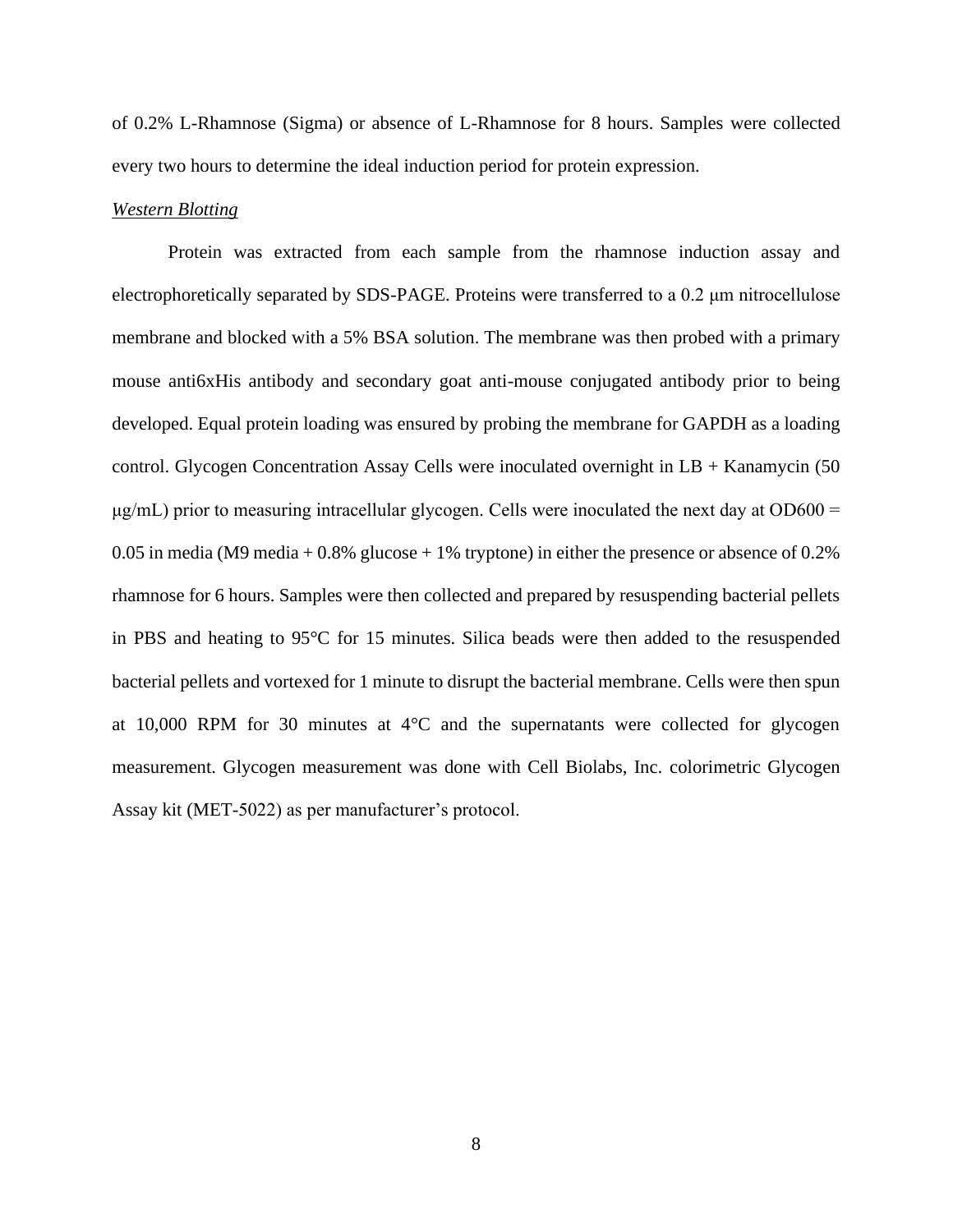#### **References**

- Almagro, G., Viale, A. M., Montero, M., Rahimpour, M., Muñoz, F. J., Baroja-Fernández, E., Bahaji, A., Zúñiga, M., González-Candelas, F., & Pozueta-Romero, J. (2015). Comparative Genomic and Phylogenetic Analyses of Gammaproteobacterial glg Genes Traced the Origin of the Escherichia coli Glycogen glgBXCAP Operon to the Last Common Ancestor of the Sister Orders Enterobacteriales and Pasteurellales. *PLOS ONE*, *10*(1), e0115516. https://doi.org/10.1371/journal.pone.0115516
- Bai, P., Ye, H., Xie, M., Saxena, P., Zulewski, H., Charpin-El Hamri, G., Djonov, V., & Fussenegger, M. (2016). A synthetic biology-based device prevents liver injury in mice. *Journal of Hepatology*, *65*(1), 84–94. https://doi.org/10.1016/j.jhep.2016.03.020
- CDC. (2022, March 2). *Type 2 Diabetes*. Centers for Disease Control and Prevention. https://www.cdc.gov/diabetes/basics/type2.html
- *Diabetes management: How lifestyle, daily routine affect blood sugar*. (n.d.). Mayo Clinic. Retrieved May 5, 2022, from https://www.mayoclinic.org/diseasesconditions/diabetes/in-depth/diabetes-management/art-20047963
- Los, E., & Wilt, A. S. (2022). Diabetes Mellitus Type 1 In Children. In *StatPearls*. StatPearls Publishing. http://www.ncbi.nlm.nih.gov/books/NBK441918/
- Ojha, A., Ojha, U., Mohammed, R., Chandrashekar, A., & Ojha, H. (2019). Current perspective on the role of insulin and glucagon in the pathogenesis and treatment of type 2 diabetes mellitus. *Clinical Pharmacology : Advances and Applications*, *11*, 57–65. https://doi.org/10.2147/CPAA.S202614
- Petersen, M. C., & Shulman, G. I. (2018). Mechanisms of Insulin Action and Insulin Resistance. *Physiological Reviews*, *98*(4), 2133–2223. https://doi.org/10.1152/physrev.00063.2017
- Rajkumar, S. V. (2020). The High Cost of Insulin in the United States: An Urgent Call to Action. *Mayo Clinic Proceedings*, *95*(1), 22–28. https://doi.org/10.1016/j.mayocp.2019.11.013
- *Statistics About Diabetes | ADA*. (n.d.). Retrieved May 5, 2022, from https://www.diabetes.org/about-us/statistics/about-diabetes
- Teixeira, Ana P. & Fussenegger, Martin. (2016). *Synthetic biology-inspired therapies for metabolic diseases*. *47*(47), 59–66. http://dx.doi.org/10.1016/j.copbio.2017.06.004
- Wilcox, G. (2005). Insulin and Insulin Resistance. *Clinical Biochemist Reviews*, *26*(2), 19–39.
- Wu, Y., Ding, Y., Tanaka, Y., & Zhang, W. (2014). Risk Factors Contributing to Type 2 Diabetes and Recent Advances in the Treatment and Prevention. *International Journal of Medical Sciences*, *11*(11), 1185–1200. https://doi.org/10.7150/ijms.10001